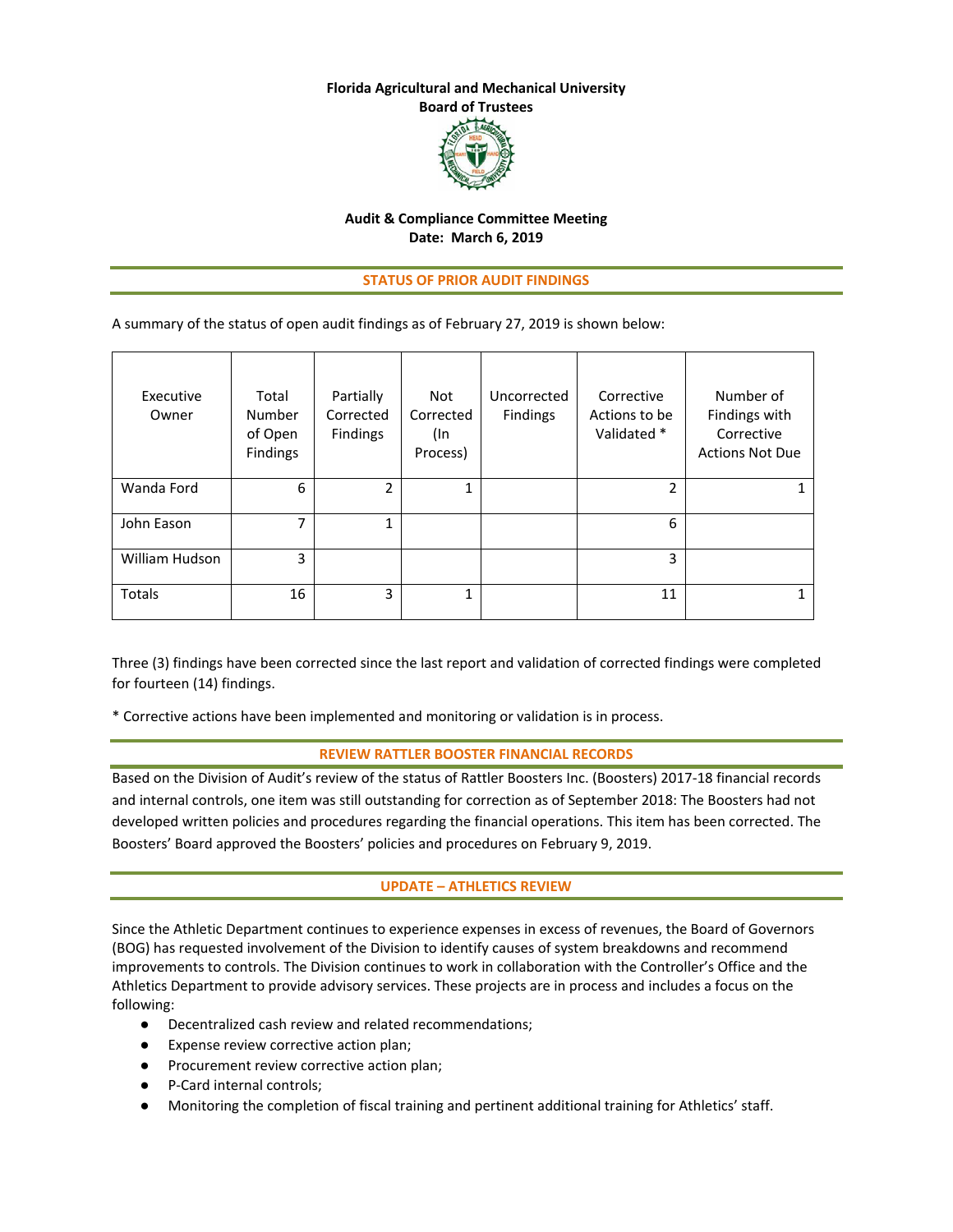#### **UPDATE – EXTERNAL AUDITS**

#### *Financial and Federal Programs Audits*

On January 23, 2019, the State Auditor General released its Financial Audit of Florida A&M University for fiscal year ending June 30, 2018. The audit did not identify any material internal control deficiencies or weaknesses.

The Division of Audit continues to monitor the progress of the corrective action plans developed in response to the State Auditor General's Operational Audit.

The annual federal program audit for the year ended June 30, 2018 is in progress. The University expects release of the report in March 2019.

#### **UPDATE – PERFORMANCE BASED FUNDING DATA INTEGRITY AUDIT**

DAC completed the Performance Based Funding Integrity Audit for FY 2018‐2019. The review of data submitted to the Board of Governors (BOG) related to Performance Funding indicated that controls were effective. DAC has submitted the report to the Board of Trustees (BOT) for approval and certification to the Board of Governors.

#### **UPDATE – COMPLIANCE AND ETHICS**

The Enterprise Compliance Committee's working groups continue their work creating monitoring plans for the compliance risks identified by the Committee. High-risk areas are currently being monitored in ways that supplement the work done by the Division of Audit and in collaboration with the compliance partners in those areas. The Chief Compliance and Ethics Officer (CCEO) continues to work with division Vice Presidents to address emergent issues that arise.

We are in the process of adopting a micro-learning approach to education and training—short trainings that encourage engagement and information retention. The target implementation is June 2019. The CCEO is also leading a working group of SUS counterparts to develop a proposal for a common ethics training to be administered at all SUS universities. Communication efforts to the University community include the recognition of Compliance and Ethics Week in November 2018, the Compliance Beat newsletter, campus outreach events and training opportunities.

The Compliance and Ethics Program goal tracker highlights some of the program goal achievements in year one thus far.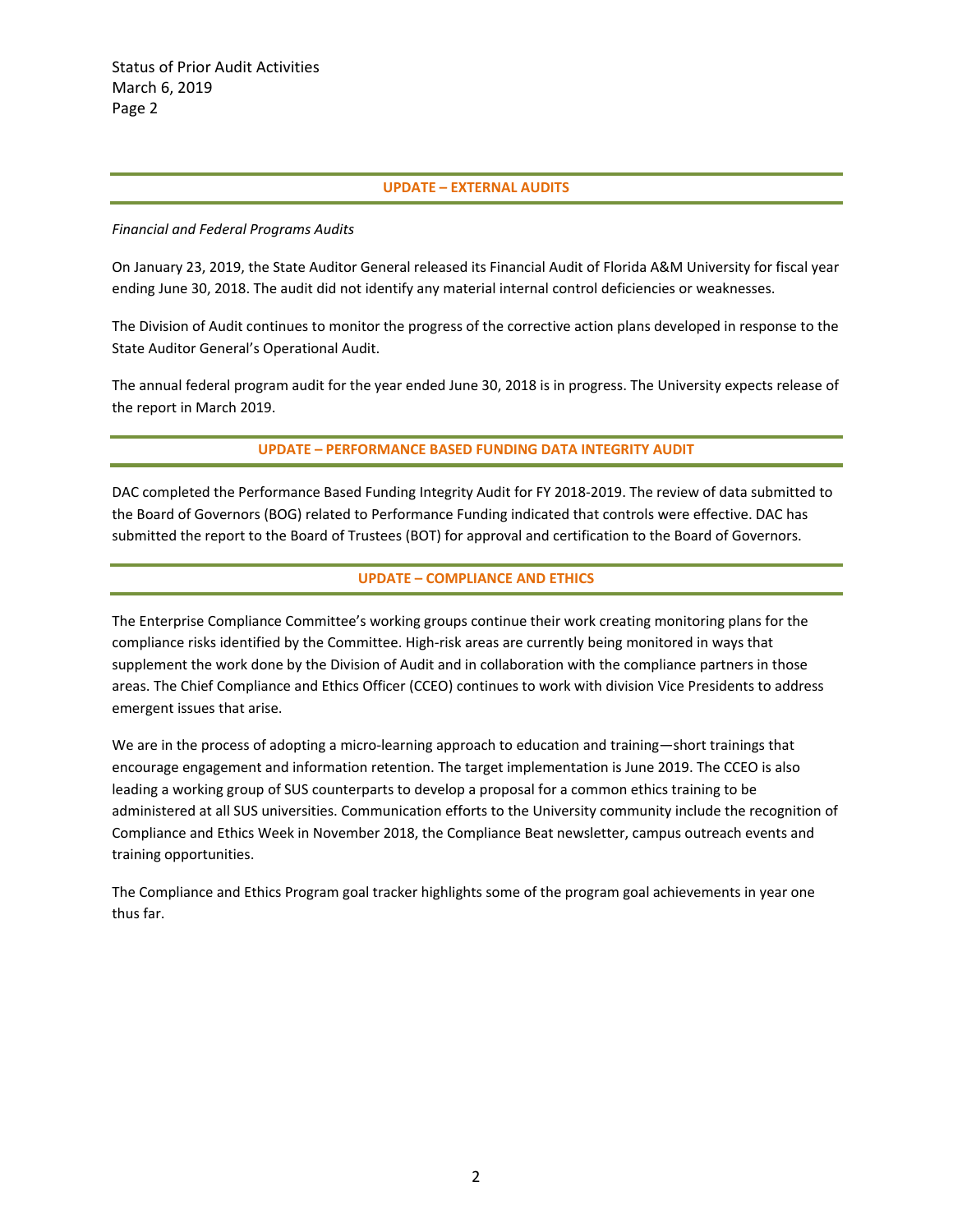### **UPDATE – AUDIT PLAN MODIFICATION**

Based on changes in DAC's required focus, adjustments have been made to the work plan to reallocate hours to projects that require a higher and sustained level of oversight from internal audit.

| <b>Project Description</b>                                          | <b>Risk Area</b>                                                                       | Covered in | <b>Planned Coverage</b> |         |                           |
|---------------------------------------------------------------------|----------------------------------------------------------------------------------------|------------|-------------------------|---------|---------------------------|
|                                                                     |                                                                                        |            | <b>For Fiscal Year</b>  |         |                           |
|                                                                     |                                                                                        | 2017-18    | 2018-19                 | 2019-20 | 2020-21                   |
|                                                                     | Governance                                                                             |            |                         |         |                           |
| <b>Leave Reporting Review</b>                                       | Governance, Human Resources                                                            | X          |                         |         |                           |
| <b>Performance Based Funding</b><br><b>Metrics</b>                  | Governance, Academic Reporting,<br><b>Academic Records Management</b>                  | X          | 720                     | X       | X                         |
| <b>Review Adequacy of Risk</b><br>Management                        | Governance                                                                             | X          |                         |         |                           |
| <b>Review Process for Adopting</b><br>and Changing Policies         | Governance, Legal                                                                      |            |                         | X       |                           |
| <b>Review Strategic Planning</b><br><b>Process</b>                  | Governance                                                                             |            |                         |         |                           |
|                                                                     | <b>Financial</b>                                                                       |            |                         |         |                           |
| <b>Decentralized Cash Collections</b>                               | <b>Cash Handling, Cash Management</b>                                                  |            |                         | X       |                           |
| <b>Cash Forecasting &amp; Budget</b><br><b>Review</b>               | <b>Cash Management; Strategic</b><br><b>Financial Management</b>                       |            |                         | X       |                           |
| <b>Athletics Expense Review</b>                                     | <b>Athletics, Financial Management,</b><br><b>Purchasing, Institutional Compliance</b> | X          | 140                     |         |                           |
| <b>Decentralized cash collections</b>                               | <b>Cash Handling, Cash Management</b>                                                  | X          | 120                     | X       | X                         |
| <b>Fiscal Operations: College of</b><br>Pharmacy                    | <b>Financial Management Operations,</b><br><b>Institutional Compliance, Purchasing</b> |            |                         | X       |                           |
| <b>Fiscal Operations: College of</b><br>Law                         | <b>Financial Management Operations,</b><br><b>Institutional Compliance, Purchasing</b> |            |                         |         | X                         |
| <b>Fiscal Operations: School of</b><br><b>Business and Industry</b> | <b>Financial Management Operations,</b><br><b>Institutional Compliance, Purchasing</b> |            |                         |         | $\boldsymbol{\mathsf{X}}$ |
| Compliance                                                          |                                                                                        |            |                         |         |                           |
| <b>Audit Athletic Operations</b>                                    | <b>Athletics</b>                                                                       | X          | 250                     | X       | X                         |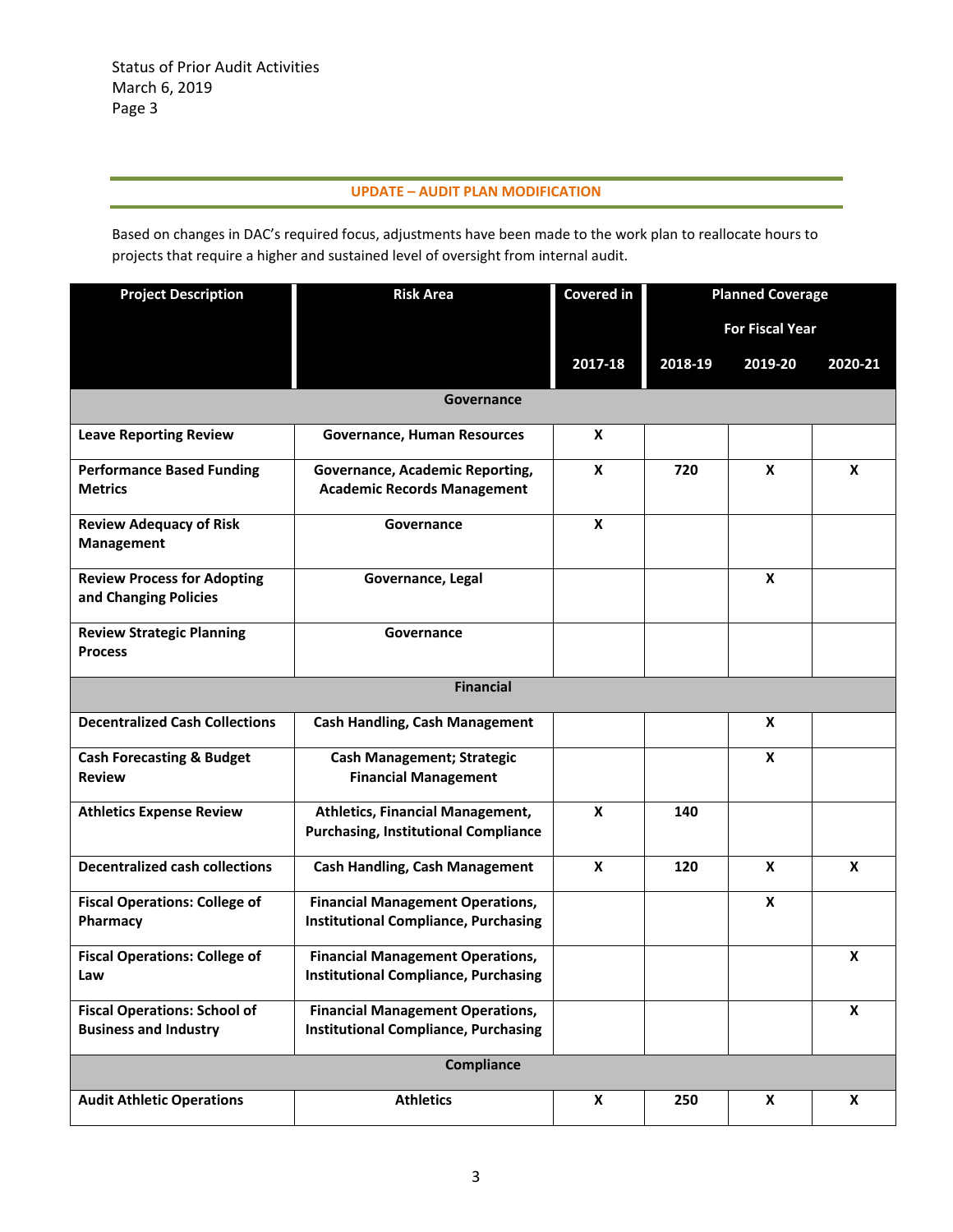Status of Prior Audit Activities March 6, 2019 Page 4

| <b>BOT 2005.18</b>                                        |                                                                                                                 |   |     |                           |   |
|-----------------------------------------------------------|-----------------------------------------------------------------------------------------------------------------|---|-----|---------------------------|---|
| <b>Implementation of NIST</b><br><b>Standards</b>         | IT Strategy Planning & Governance,<br><b>IT Compliance</b>                                                      | X |     |                           |   |
| <b>Medical Marijuana Compliance</b><br><b>Review</b>      | <b>Compliance Research, Research</b><br><b>Administration, Grants Accounting</b>                                |   |     | $\boldsymbol{x}$          | X |
| <b>Subcontract Compliance</b>                             | <b>Compliance Research, Grants</b><br><b>Accounting</b>                                                         |   |     | X                         |   |
| <b>Faculty Leave Audit</b>                                | <b>Academic Personnel Administration</b>                                                                        |   |     |                           | X |
| <b>Export Controls Review</b>                             | <b>Export Controls</b>                                                                                          |   | 360 |                           |   |
|                                                           | <b>Operational</b>                                                                                              |   |     |                           |   |
| <b>Financial Aid Student Eligibility</b><br><b>Review</b> | <b>Financial Aid</b>                                                                                            |   |     | X                         |   |
| <b>Band Eligibility Compliance</b><br><b>Review</b>       | <b>Student Centers &amp; Activities, Student</b><br><b>Services Administration, Institutional</b><br>Compliance | X | 100 | $\mathbf{x}$              | X |
| <b>Online Education &amp; Support</b>                     | Academic IT, Academic Support,<br><b>Course &amp; Curriculum Development,</b><br>Instruction                    |   | 360 | $\mathbf{x}$              |   |
| IT-Review 3rd Party Contract<br>Management                | IT Compliance, IT Strategy Planning &<br>Governance                                                             | X |     |                           |   |
| IT- Disaster Recovery Plan<br><b>Review</b>               | <b>IT Daily Operations</b>                                                                                      | X |     |                           |   |
| <b>Cloud Service Provider Review</b><br>(Governance)      | IT Compliance, IT Strategy Planning &<br><b>Governance, IT Daily Operations</b>                                 | X | 90  |                           |   |
| <b>IT-Review Automation/Use</b><br><b>PeopleSoft</b>      | IT Development & Research, IT Daily<br><b>Operations, IT Admin Support</b>                                      |   | 360 |                           |   |
| IT- Active Directory Security<br>and Management           | <b>IT Daily Operations; IT Strategy</b><br><b>Planning &amp; Governance</b>                                     |   | 360 |                           |   |
| <b>IT-Cloud Security Operations</b><br><b>Audit</b>       | <b>IT Daily Operations</b>                                                                                      |   |     | $\boldsymbol{\mathsf{X}}$ |   |
| <b>Review P3 Process</b>                                  | <b>Major Repair &amp; Renovation, Financial</b><br><b>Management Operations</b>                                 |   |     | X                         |   |
| <b>Admission &amp; enrollment</b>                         | <b>Admissions, Enrollment</b><br><b>Management, Student Services</b><br>Administration                          | X |     |                           | X |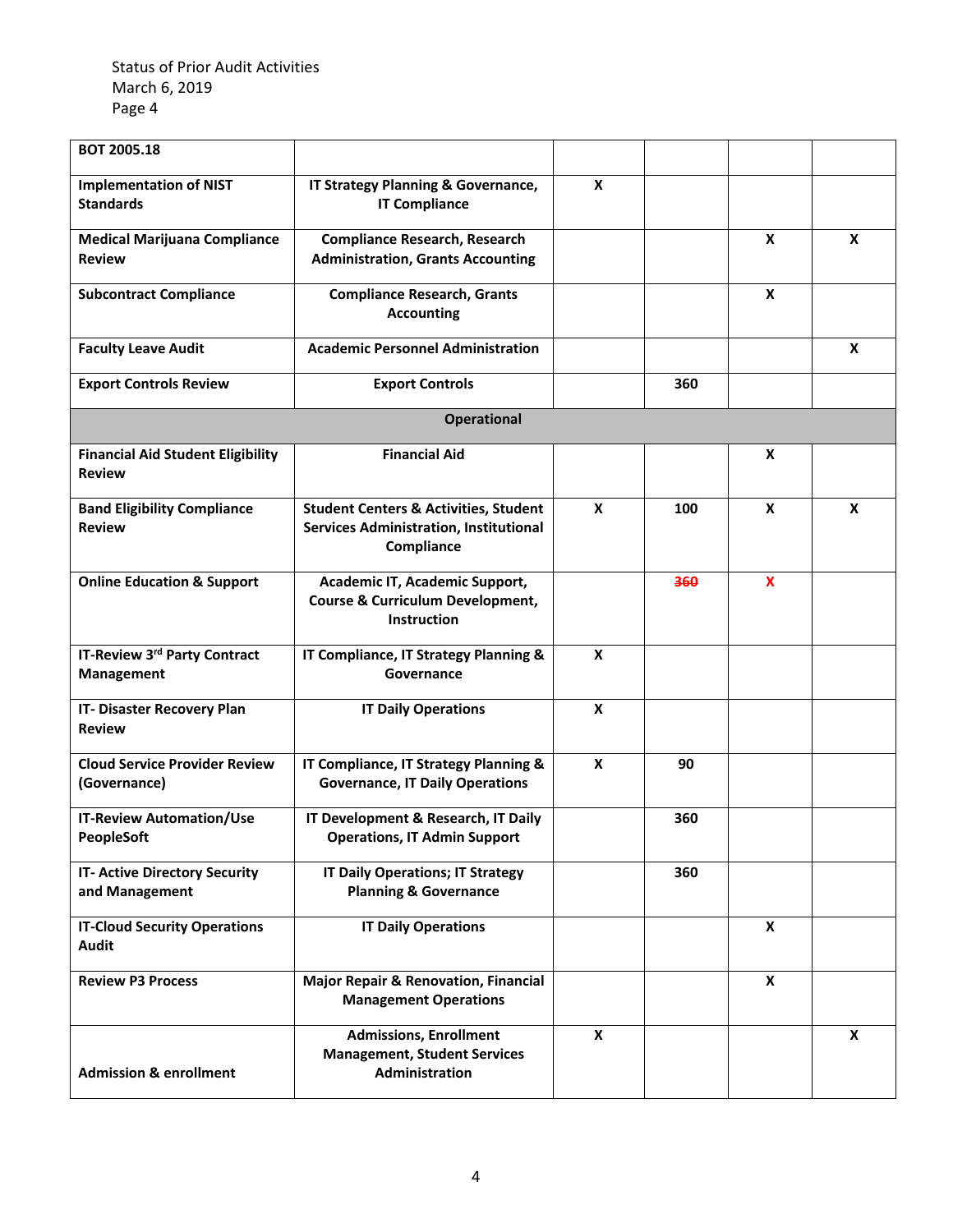Status of Prior Audit Activities March 6, 2019 Page 5

| <b>Assess Student Retention</b>                              | Academic Support, Academic IT,                                     |                           |      | X                |                  |
|--------------------------------------------------------------|--------------------------------------------------------------------|---------------------------|------|------------------|------------------|
| <b>Programs</b>                                              | <b>Enrollment Management</b>                                       |                           |      |                  |                  |
| <b>Assess Student Recruiting</b>                             | <b>Admissions, Enrollment</b>                                      |                           |      |                  | X                |
| <b>Programs</b>                                              | Management                                                         |                           |      |                  |                  |
| <b>Physical Controls Over Mobile</b>                         | IT Compliance, IT Daily Operations, IT                             |                           |      | $\boldsymbol{x}$ | $\boldsymbol{x}$ |
| <b>Data Storage Devices</b>                                  | <b>Strategy Planning &amp; Governance</b>                          |                           |      |                  |                  |
| <b>Application Program Change</b><br><b>Controls</b>         | <b>IT Daily Operations</b>                                         |                           |      | $\boldsymbol{x}$ | $\boldsymbol{x}$ |
| <b>FAMU/FSU College of</b><br><b>Engineering Review</b>      | <b>Academic Administration,</b><br><b>Institutional Compliance</b> |                           | 480  |                  |                  |
| <b>Licensure Program Assessment</b>                          | <b>Academic Administration, Course &amp;</b>                       |                           |      | $\mathbf x$      |                  |
|                                                              | <b>Curriculum Development,</b>                                     |                           |      |                  |                  |
|                                                              | <b>Instruction, Academic Support</b>                               |                           |      |                  |                  |
| IT- Data Center Physical                                     | <b>IT Daily Operations</b>                                         |                           |      | X                |                  |
| <b>Security</b>                                              |                                                                    |                           |      |                  |                  |
| <b>IT- ImageNow Operations Audit</b>                         | <b>IT Daily Operations</b>                                         |                           |      |                  | X                |
|                                                              | <b>Continuous Monitoring Services</b>                              |                           |      |                  |                  |
| <b>Construction Management</b>                               | <b>Major Repair &amp; Renovation</b>                               | X                         | 240  | X                | X                |
| <b>Review</b>                                                |                                                                    |                           |      |                  |                  |
| <b>Athletics Operations &amp;</b><br><b>Financial Review</b> | <b>Athletics</b>                                                   | X                         | 660  | X                | $\boldsymbol{x}$ |
| <b>Data Analytics</b>                                        | <b>Internal Audit, Institutional</b>                               | X                         | 530  | $\mathbf{x}$     | X                |
|                                                              | Compliance                                                         |                           |      |                  |                  |
| <b>Total Hours Audits &amp; Assurance</b>                    |                                                                    |                           | 4410 |                  |                  |
|                                                              | <b>Management Advisory Services</b>                                |                           |      |                  |                  |
| <b>Consulting on Athletics</b>                               | <b>Athletics</b>                                                   | X                         | 200  | X                | X                |
| <b>Compliance Review</b>                                     |                                                                    |                           |      |                  |                  |
| <b>Training Assistance</b>                                   | N/A                                                                | $\boldsymbol{\mathsf{X}}$ | 100  | X                | X                |
| <b>Enterprise Risk Management</b>                            | Governance                                                         | X                         | 100  |                  |                  |
| <b>IT Cybersecurity Gap analysis</b>                         | IT Strategy Planning & Governance,                                 | X                         | 80   |                  |                  |
|                                                              | <b>IT Daily Operations, IT Compliance</b>                          |                           |      |                  |                  |
| <b>Knight Foundation Grant</b>                               | <b>Grant Accounting</b>                                            | X                         | 240  |                  |                  |
| <b>Unallowable Costs Review</b>                              |                                                                    |                           | 560  |                  |                  |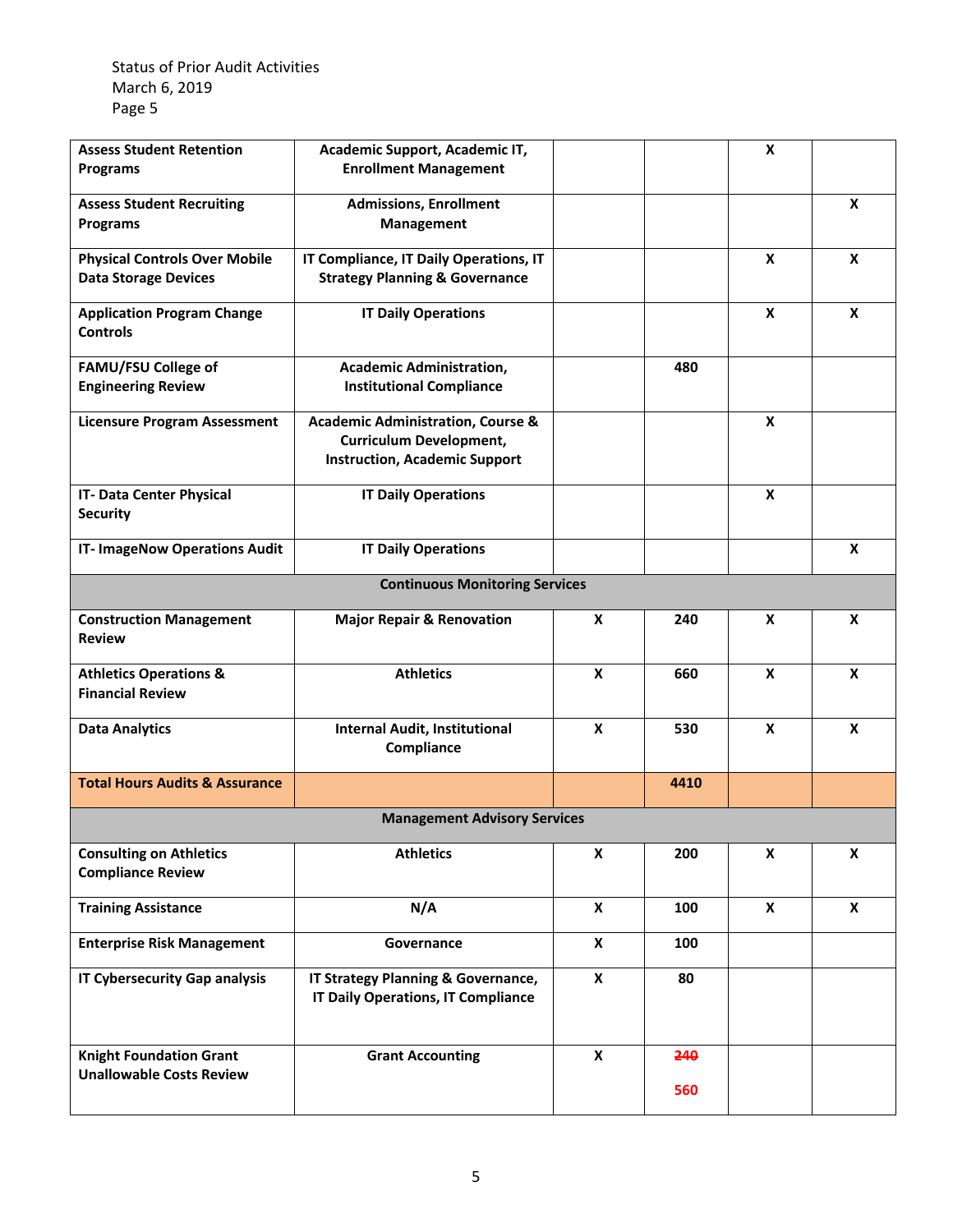Status of Prior Audit Activities March 6, 2019 Page 6

| <b>Medical Marijuana Program</b><br><b>Development</b>                 | <b>Institutional Compliance, Research</b><br><b>Administration</b>      |   | 200   |   |   |  |
|------------------------------------------------------------------------|-------------------------------------------------------------------------|---|-------|---|---|--|
|                                                                        |                                                                         |   |       |   |   |  |
| <b>Audit Liaison</b>                                                   | <b>Internal Audit</b>                                                   | X | 320   | X | X |  |
| <b>Management Requests</b>                                             | <b>Various</b>                                                          | X | 1428  | X | X |  |
| <b>Monitor Strengthening of</b><br><b>Compliance Function</b>          | <b>Institutional Compliance</b>                                         | X |       |   |   |  |
| <b>HCM 9.2 Upgrade Review</b>                                          | Human Resources, IT Compliance, IT<br><b>Development &amp; Research</b> |   | 50    |   |   |  |
| <b>HR Onboarding and Exit Process</b><br><b>Review</b>                 | <b>Human Resources</b>                                                  |   |       |   | X |  |
| <b>Procurement Policy &amp;</b><br><b>Procedure Review</b>             | <b>Purchasing, Legal, Institutional</b><br><b>Compliance</b>            |   | 320   |   |   |  |
| <b>Total Management Services</b>                                       |                                                                         |   | 3038  |   |   |  |
| Follow-ups, Risk Assessment, and Investigations                        |                                                                         |   |       |   |   |  |
| <b>Follow up of Audit Findings</b>                                     | <b>Various</b>                                                          |   | 1540  | X | X |  |
| <b>Risk Assessment</b>                                                 | <b>Various</b>                                                          | X | 580   | X | X |  |
| Investigations                                                         | <b>Various</b>                                                          |   | 2081  | X | X |  |
| <b>Total Follow-Up, Risk</b><br><b>Assessment &amp; Investigations</b> |                                                                         |   | 4201  |   |   |  |
| <b>Internal Audit Administration</b>                                   |                                                                         |   |       |   |   |  |
| <b>Training</b>                                                        |                                                                         |   | 536   |   |   |  |
| Administration                                                         |                                                                         |   | 3815  |   |   |  |
| Leave                                                                  |                                                                         |   | 640   |   |   |  |
| <b>Total Internal Audit</b><br><b>Administration</b>                   |                                                                         |   | 4991  |   |   |  |
| <b>Total All Hours</b>                                                 |                                                                         |   | 16640 |   |   |  |